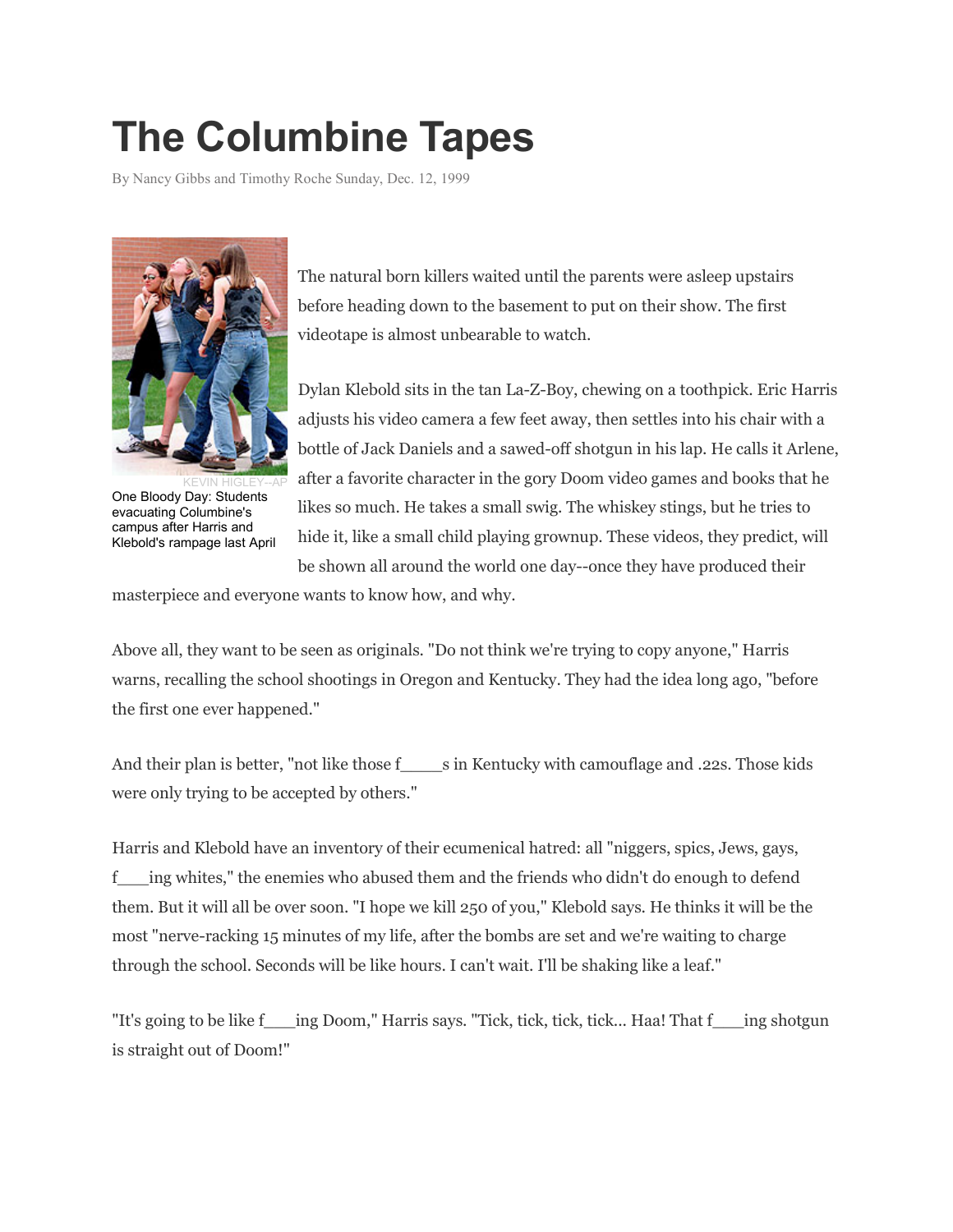How easy it has been to fool everyone, as they staged their dress rehearsals, gathered their props- the shotguns in their gym bags, the pipe bombs in the closet. Klebold recounts for the camera the time his parents walked in on him when he was trying on his black leather trench coat, with his sawed-off shotgun hidden underneath: "They didn't even know it was there." Once, Harris recalls, his mother saw him carrying a gym bags with a gun handle sticking out of the zipper. She assumed it was his BB gun. Every day Klebold and Harris went to school, sat in class, had lunch with their schoolmates, worked with their teachers and plotted their slaughter. People fell for every lie. "I could convince them that I'm going to climb Mount Everest, or I have a twin brother growing out of my back," says Harris. "I can make you believe anything."

Even when it is over, they promise, it will not be over. In memory and nightmares, they hope to live forever. "We're going to kick-start a revolution," Harris says--a revolution of the dispossessed. They talk about being ghosts who will haunt the survivors--"create flashbacks from what we do," Harris promises, "and drive them insane."

It is getting late now. Harris looks at his watch. He says the time is 1:28 a.m. March 15. Klebold says people will note the date and time when watching it. And he knows what his parents will be thinking. "If only we could have reached them sooner or found this tape," he predicts they will say. "If only we would have searched their room," says Harris. "If only we would have asked the right questions."

Since then, we've never stopped asking, of course, in our aching effort to get back on our feet, slowly, carefully, only to be pushed back down again. And what if the answers turn out to be different from what we've heard all along? A six-week TIME investigation of the Columbine case tracked the efforts of the police and FBI, who are still sorting through some 10,000 pieces of evidence, 5,000 leads, the boys' journals and websites and the five secret home videos they made in the weeks before the massacre. Within the next few weeks, the investigators are expected to issue their report, and their findings are bound to surprise a town, and a country, that has heard all about the culture of cruelty, the bullying jocks, and has concluded that two ugly, angry boys just snapped, and fired back.

It turns out there is much more to the story than that.

Why, if their motive was rage at the athletes who taunted them, didn't they take their guns and bombs to the locker room? Because retaliation against specific people was not the point. Because this may have been about celebrity as much as cruelty. "They wanted to be famous," concludes FBI agent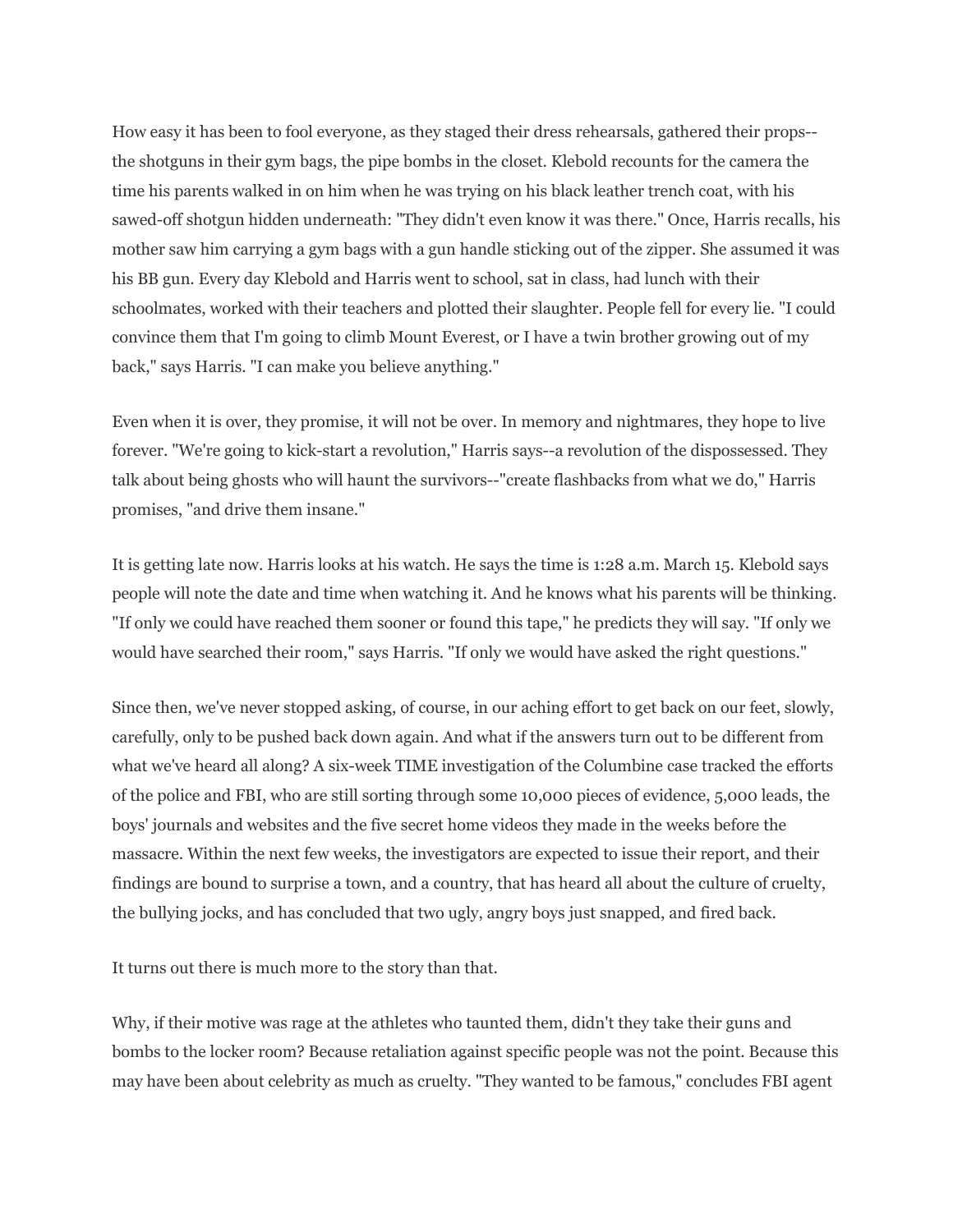Mark Holstlaw. "And they are. They're infamous." It used to be said that living well is the best revenge; for these two, it was to kill and die in spectacular fashion.

This is not to say the humiliation Harris and Klebold felt was not a cause. Because they were steeped in violence and drained of mercy, they could accomplish everything at once: payback to those who hurt them, and glory, the creation of a cult, for all those who have suffered and been cast out. They wanted movies made of their story, which they had carefully laced with "a lot of foreshadowing and dramatic irony," as Harris put it. There was that poem he wrote, imagining himself as a bullet. "Directors will be fighting over this story," Klebold said--and the boys chewed over which could be trusted with the script: Steven Spielberg or Quentin Tarantino. "You have two individuals who wanted to immortalize themselves," says Holstlaw. "They wanted to be martyrs and to document everything they were doing."

These boys had read their Shakespeare: "Good wombs hath borne bad sons," Harris quoted from The Tempest, as he reflected on how his rampage would ruin his parents' lives. The boys knew that once they staged their final act, the audience would be desperate for meaning. And so they provided their own poisonous chorus, about why they hated so many people so much. In the weeks before what they called their Judgment Day, they sat in their basement and made their haunting videos--detailing their plans, their motives, even their regrets--which Harris left in his bedroom for the police and his parents to find when it was all over.

The dilemma for many families at Columbine is ours as well. For months they have searched for answers. "It's not going to bring anything or anybody back," says Mike Kirklin, whose son survived a shot in the face. "But we do need to know. Why did they do this?" Still, the last thing the survivors want is to see these boys on the cover of another magazine, back in the headlines, on the evening news. We need to understand them, but we don't want to look at them. And yet there is no escaping this story. Last week another child shot up another school, this time an Oklahoma junior high where four were injured, and all the questions came gushing out one more time.

At Columbine, some wounds are slow to heal. The old library is walled off, while the victims' families try to raise the money to replace it by building a new one. The students still have trouble with fire drills. Some report that kids are drinking more heavily now, saying more prayers, seeing more counselors--550 visits so far this year. Two dozen students are homebound, unable, whether physically or emotionally, to come back to class yet. Tour-bus groups have changed their routes to stop at the high school, and stare.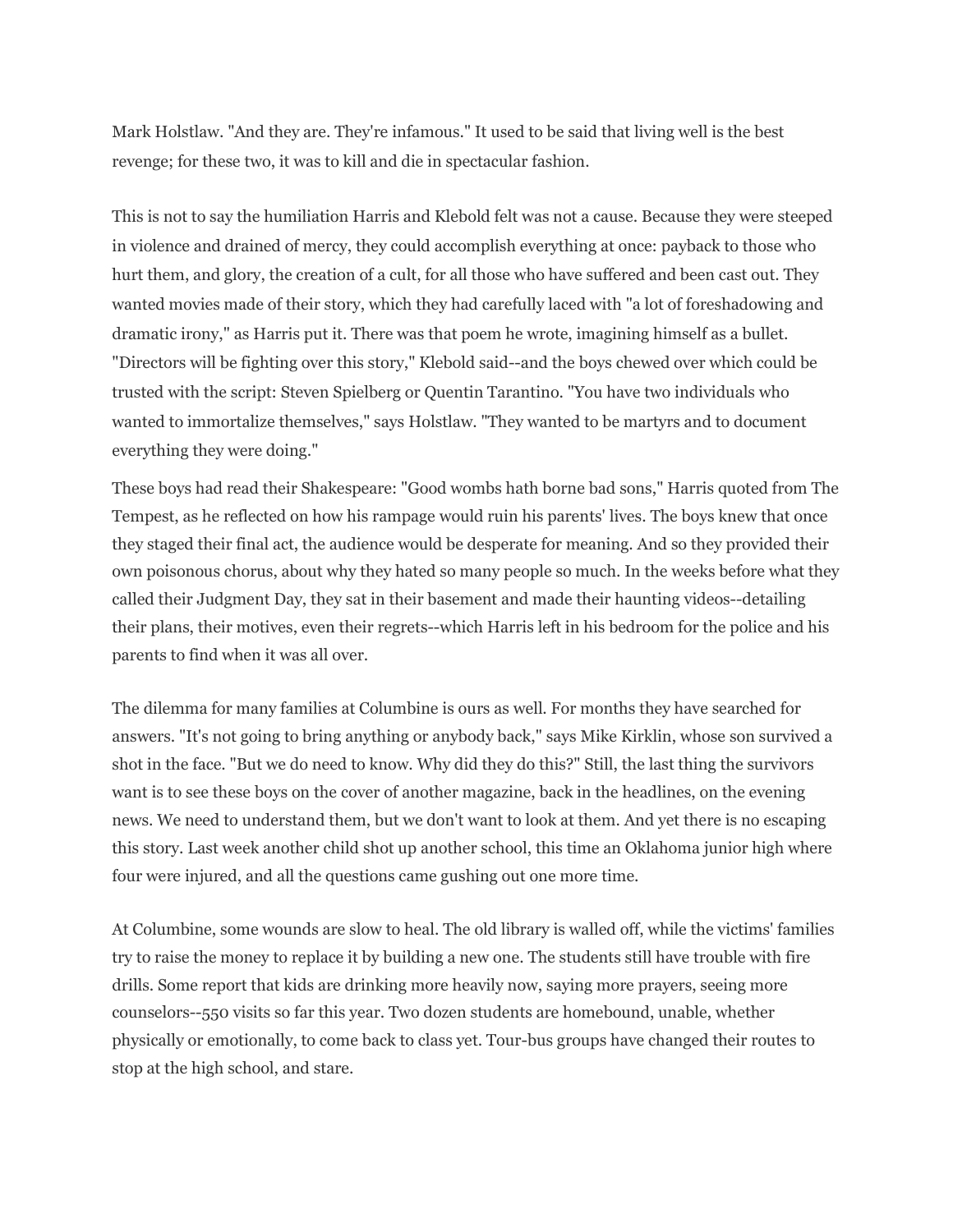Some people have found a way to forgive: even parents who lost their beloved children; even kids who won't ever walk again, or speak clearly, or grow old together with a sister who died on the school lawn. But other survivors are still on a journey, through dark places of anger and suspicion, aimed at a government they fear wants to cover up the misjudgments of police; at a school that wants to shift blame; at the killers' parents, who have stated their regrets in written statements issued through their lawyers but who still aren't saying much and who surely, surely had to know something.

It's easy now to see the signs: how a video-game joystick turned Harris into a better marksman, like a golfer who watches Tiger Woods videos; how he decided to stop taking his Luvox, to let his anger flare, undiluted by medication. How Klebold's violent essays for English class were like skywriting his intent. If only the parents had looked in the middle drawer of Harris' desk, they would have found the four windup clocks that he later used as timing devices. Check the duffel bag in the closet; the pipe bombs are inside. In his CD collection, they would have found a recording that meant so much to him that he willed it to a girl in his last videotaped suicide message. The name of the album? Bombthreat Before She Blows.

The problem is that until April 20, nobody was looking. And Harris and Klebold knew it.

#### **The Basement Tapes**

The tapes were meant to be their final word, to all those who had picked on them over the years, and to everyone who would come up with a theory about their inner demons. It is clear listening to them that Harris and Klebold were not just having trouble with what their counselors called "anger management." They fed the anger, fueled it, so the fury could take hold, because they knew they would need it to do what they had set out to do. "More rage. More rage," Harris says. "Keep building it on," he says, motioning with his hands for emphasis.

Harris recalls how he moved around so much with his military family and always had to start over, "at the bottom of the ladder." People continually made fun of him--"my face, my hair, my shirts." As for Klebold, "If you could see all the anger I've stored over the past four f\_\_\_ing years..." he says. His brother Byron was popular and athletic and constantly "ripped" on him, as did the brother's friends. Except for his parents, Klebold says, his extended family treated him like the runt of the litter. "You made me what I am," he said. "You added to the rage." As far back as the Foothills Day Care center, he hated the "stuck-up" kids he felt hated him. "Being shy didn't help," he admits. "I'm going to kill you all. You've been giving us s\_\_\_ for years."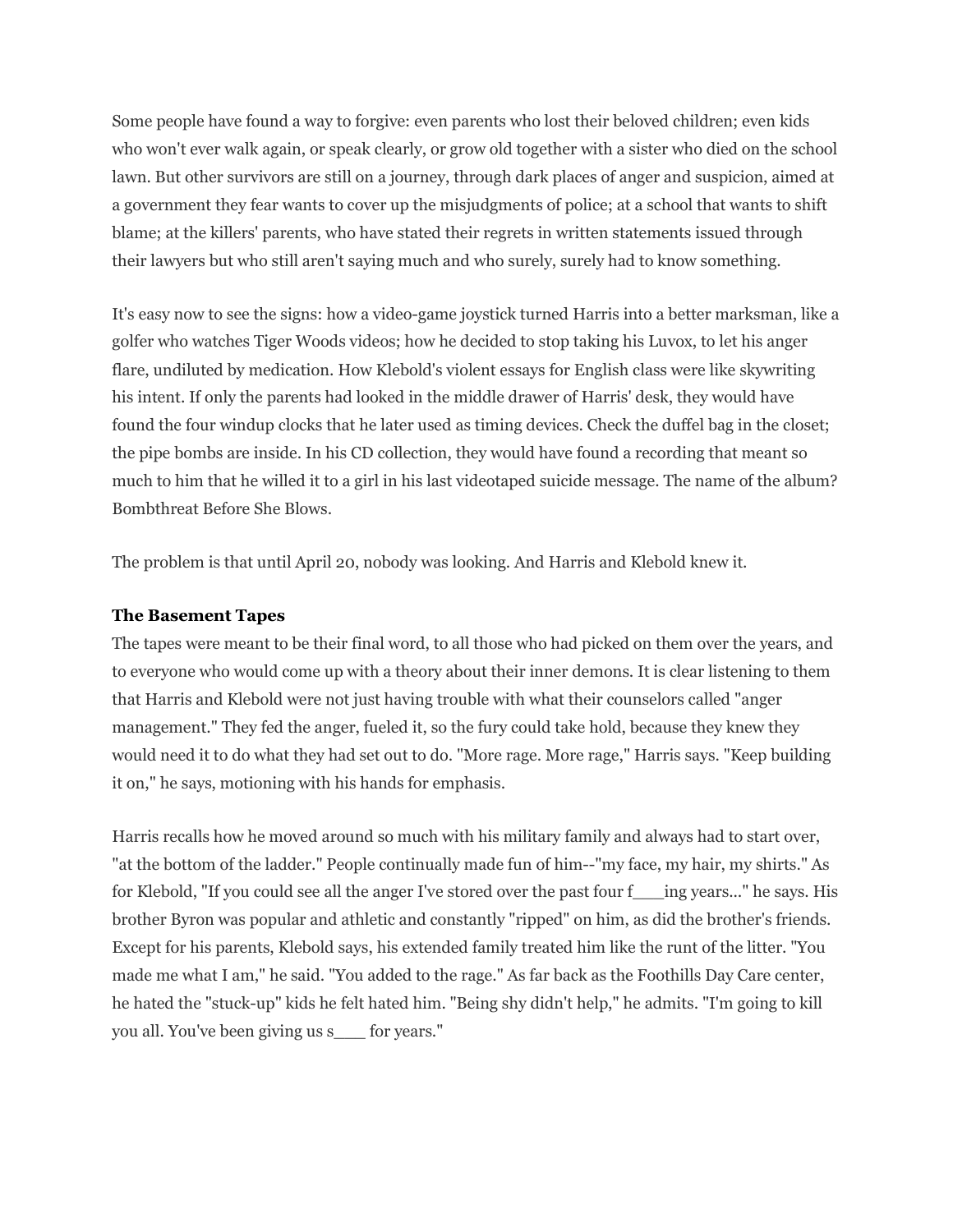Klebold and Harris were completely soaked in violence: in movies like Reservoir Dogs; in gory video games that they tailored to their imaginations. Harris liked to call himself "Reb," short for rebel. Klebold's nickname was VoDKa (his favorite liquor, with the capital DK for his initials). On pipe bombs used in the massacre he wrote "VoDKa Vengeance."

That they were aiming for 250 dead shows that their motives went far beyond targeting the people who teased them. They planned it very carefully: when they would strike, where they would put the bombs, whether the fire sprinklers would snuff out their fuses. They could hardly wait. Harris picks up the shotgun and makes shooting noises. "Isn't it fun to get the respect that we're going to deserve?" he asks.

The tapes are a cloudy window on their moral order. They defend the friends who bought the guns for them, who Harris and Klebold say knew nothing of their intentions--as though they are concerned that innocent people not be blamed for their massacre of innocent people. If they hadn't got the guns where they did, Harris says, "we would have found something else."

They had many chances to turn back--and many chances to get caught. They "came close" one day, when an employee of Green Mountain Guns called Harris' house and his father answered the phone. "Hey, your clips are in," the clerk said. His father replied that he hadn't ordered any clips and, as Harris retells it, didn't ask whether the clerk had dialed the right number. If either one had asked just one question, says Harris, "we would've been f\_\_\_ed."

"We wouldn't be able to do what we're going to do," Klebold adds.

## **The Warning Signs**

You could fill a good-size room with the people whose lives have been twisted into ropes of guilt by the events leading up to that awful day, and by the day itself. The teachers who read the essays but didn't hear the warnings, the cops who were tipped to Harris' poisonous website but didn't act on it, the judge and youth-services counselor who put the boys through a year of community service after they broke into a van and then concluded that they had been rehabilitated. Because so many people are being blamed and threatened with lawsuits, there are all kinds of public explanations designed to diffuse and defend. But there are private conversations going on as well, within the families, among the cops, in the teachers' lounge, where people are asking themselves what they could have done differently. Neil Gardner, the deputy assigned to the school who traded gunfire with Harris, says he wishes he could have done more. But with the criticism, he has learned, "you're not a hero unless you die."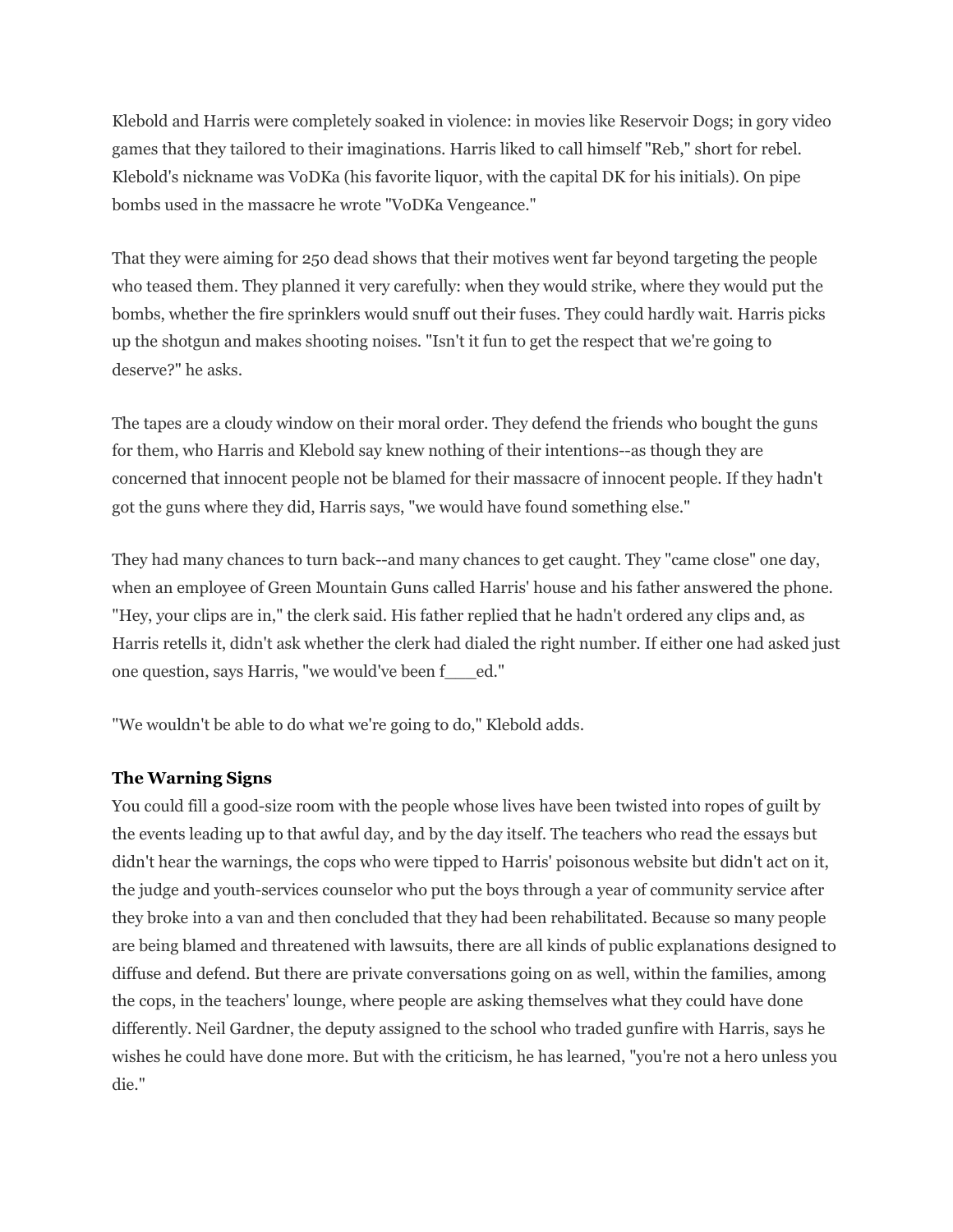Nearly everyone who ever knew Harris or Klebold has asked himself the same question: How could we have been duped? Yet the boys were not loners; they had a circle of friends. Harris played soccer (until the fall of 1998), and Klebold was in the drama club. Just the week before the rampage, the boys had to write a poem for an English class. Harris wrote about stopping the hate and loving the world. Klebold went to the prom the weekend before the slaughter; Harris couldn't get a date but joined him at the postprom parties, to celebrate with students they were planning to kill.

To adults, Klebold had always come across as the bashful, nervous type who could not lie very well. Yet he managed to keep his dark side a secret. "People have no clue," Klebold says on one videotape. But they should have had. And this is one of the most painful parts of the puzzle, to look back and see the flashing red lights--especially regarding Harris--that no one paid attention to. No one except, perhaps, the Brown family.

Brooks Brown became notorious after the massacre because certain police officers let slip rumors that he might have somehow been involved. And indeed he was--but not in the way the police were suggesting. Brown and Harris had had an argument back in 1998, and Harris had threatened Brown; Klebold also told him that he should read Harris' website on AOL, and he gave Brooks the Web address.

And there it all was: the dimensions and nicknames of his pipe bombs. The targets of his wrath. The meaning of his life. "I'm coming for EVERYONE soon and I WILL be armed to the f\_\_\_ing teeth and I WILL shoot to kill." He rails against the people of Denver, "with their rich snobby attitude thinkin they are all high and mighty...God, I can't wait til I can kill you people. Feel no remorse, no sense of shame. I don't care if I live or die in the shoot-out. All I want to do is kill and injure as many of you as I can, especially a few people. Like Brooks Brown."

The Browns didn't know what to do. "We were talking about our son's life," says Judy Brown. She and her husband argued heatedly. Randy Brown wanted to call Harris' father. But Judy didn't think the father would do anything; he hadn't disciplined his son for throwing an ice ball at the Browns' car. Randy considered anonymously faxing printouts from the website to Harris' father at work, but Judy thought it might only provoke Harris to violence.

Though she had been friends with Susan Klebold for years, Judy hesitated to call and tell her what was said on the website, which included details of Eric and Dylan's making bombs together. In the end, the Browns decided to call the sheriff's office. On the night of March 18, a deputy came to their house. They gave him printouts of the website, and he wrote a report for what he labeled a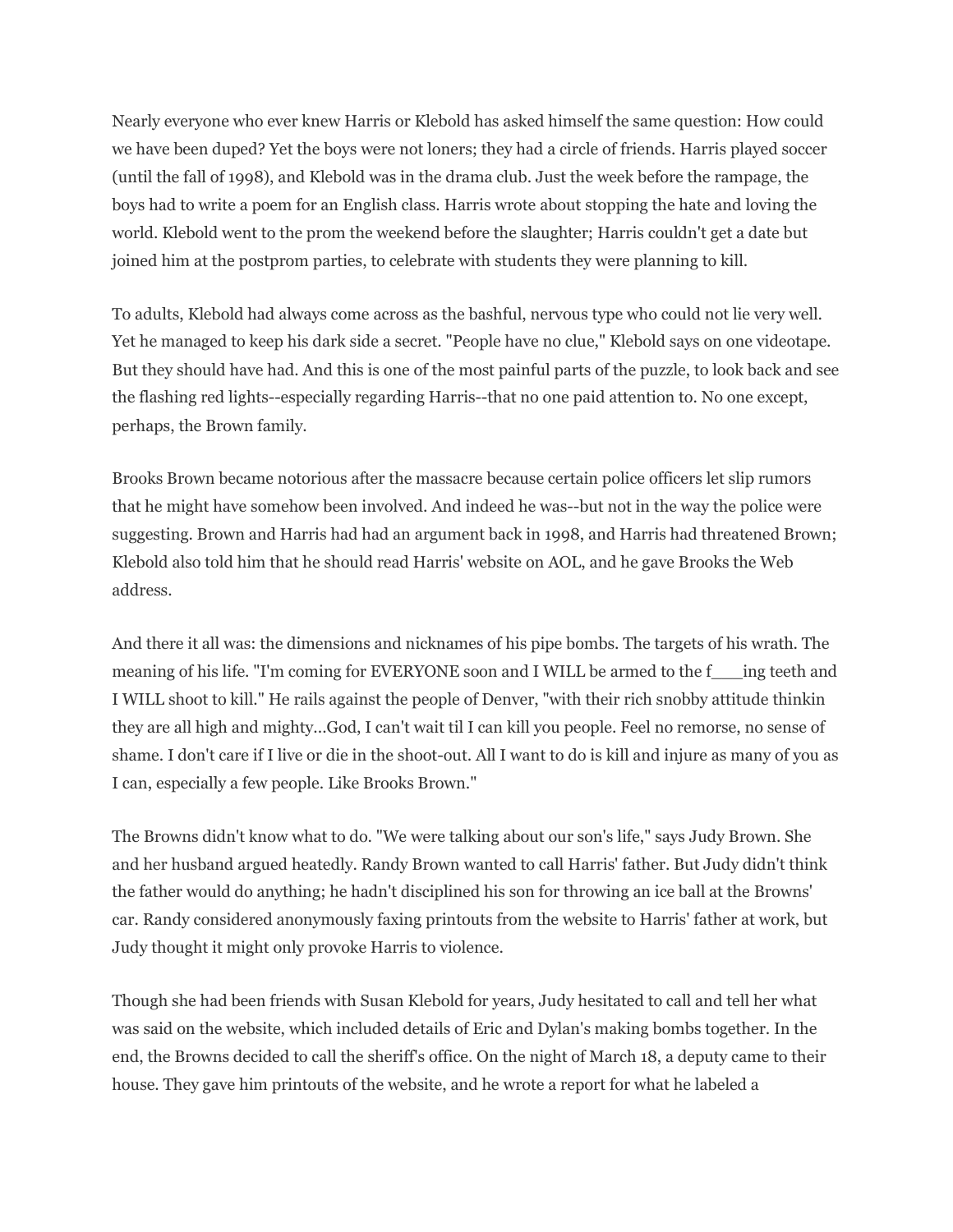"suspicious incident." The Browns provided names and addresses for both Harris and Klebold, but they say they told the deputy that they did not want Harris to know their son had reported him.

A week or so later, Judy called the sheriff's office to find out what had become of their complaint. The detective she spoke with seemed uninterested; he even apologized for being so callous because he had seen so much crime. Mrs. Brown persisted, and she and her husband met with detectives on March 31. Members of the bomb squad helpfully showed them what a pipe bomb looked like--in case one turned up in their mailbox.

The police already had a file on the boys, it turns out: they had been caught breaking into a van and were about to be sentenced. But somehow the new complaint never intersected the first; the Harrises and Klebolds were never told that a new complaint had been leveled at Eric Harris. And as weeks passed, the Browns found it harder to get their calls returned as detectives focused on an unrelated triple homicide. Meanwhile, at the school, Deputy Gardner told the two deans that the police were investigating a boy who was looking up how to make pipe bombs on the Web. But the deans weren't shown the Web page, nor were they given Eric's name.

As more time passed and nothing happened, the Browns' fears eased--though they were troubled when their son started hanging out with Harris again. Then came April 20. As the gunmen entered the school, Harris saw Brown and told him to run away. But when all the smoke had cleared and the bodies counted, the Browns went public with their charge that the police had failed to heed their warnings. And even some cops agree.

"It should have been followed up," says Sheriff Stone, who did not take office until January 1999. "It fell through the cracks," admits John Kiekbusch, the sheriff's division chief in charge of investigations and patrol.

Some people still think Brooks Brown must have been involved. When he goes to the Dairy Queen, the kid at the drive-through recognizes him and locks all the doors and windows. Brown knows it is almost impossible to convince people that the rumors were never true. Like many kids, his life now has its markers: before Columbine and after.

## **The Investigators**

Detective Kate Battan still sees it in her sleep--still sees what she saw that first day in April, when she was chosen to lead the task force that would investigate the massacre. Bullet holes in the banks of blue lockers. Ceiling tiles ajar where kids had scampered to hide in the crawl space. Shoes left behind by kids who literally ran out of them. Dead bodies in the library, where students cowered beneath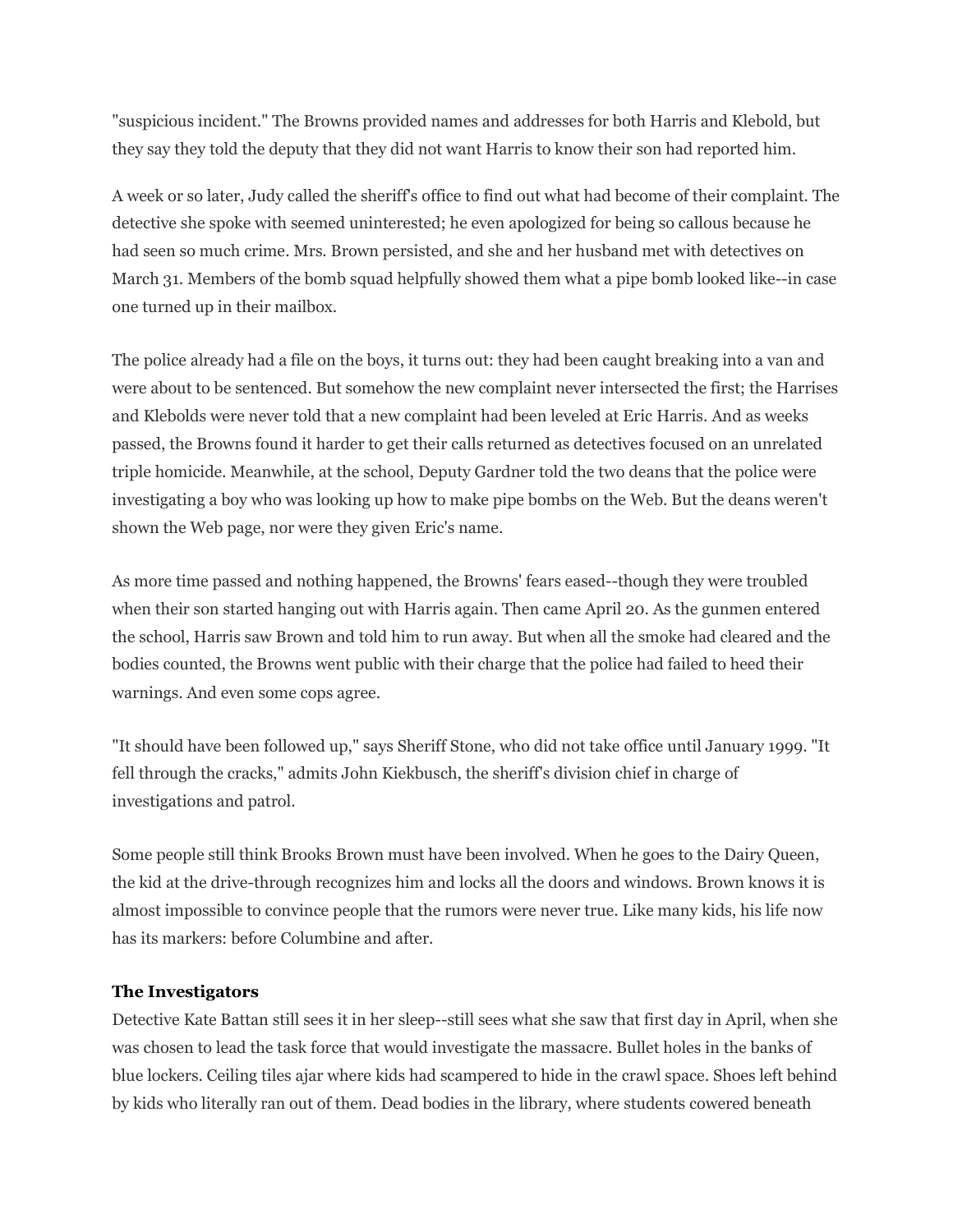tables. One boy died clenching his eyeglasses, and another gripped a pencil as he drew his last breath. Was he writing a goodbye note? Or was he so scared that he forgot he held it? "It was like you walked in and time stopped," says Battan. "These are kids. You can't help but think about what their last few minutes were like."

Long after the bodies had been identified, Battan kept the Polaroids of them in her briefcase. Every morning when starting work, she'd look at them to remind herself whom she was working for.

On the Columbine task force, Battan was known as the Whip. As the lead investigator, she kept 80 plus detectives on track. The task force broke into teams: the pre-bomb team, which took the outside of the school; the library team; the cafeteria team; and the associates team, which investigated Harris' and Klebold's friends, including the so-called Trench Coat Mafia, as possible accomplices.

Rich Price is an FBI special agent assigned to the domestic terrorism squad in Denver, a veteran of Oklahoma City and the Olympic Park bombing in Atlanta. He was in the North Carolina mountains searching for suspected bomber Eric Rudolph on April 20 when he heard about the rampage at Columbine. In TV news footage that afternoon, he saw his Denver-based colleagues on the scene and called his office. He was told to return to Denver ASAP--suddenly two teenage boys had become the target of a domestic-terrorism probe.

Price became head of the cafeteria team, re-creating the morning that hell broke loose. The investigators have talked to the survivors, the teachers, the school authorities; they have reviewed the videotapes from four security cameras placed in the cafeteria, as well as the videos the killers made. And they have walked the school, step by step, trying to re-create 46 minutes that left behind 15 dead bodies and a thousand questions.



PHOTOGRAPH FOR TIME BY STEVE LISS LEAD INVESTIGATOR: Kate Battan, shown with a model of the high school, heads the police task force

Battan is very clear about her responsibilities. "I work for the victims. When they don't have any more questions, then I feel I've done my job."

It quickly became obvious to the investigators that the assault did not go as the killers had planned. They had wanted to bomb first, then shoot. So they planted three sets of bombs: one set a few miles away, timed to go off first and lure police away from the school; a second set in the cafeteria, to flush

terrified students out into the parking lot, where Harris and Klebold would be waiting with their guns to mow them down; and then a third set in their cars, timed to go off once the ambulances and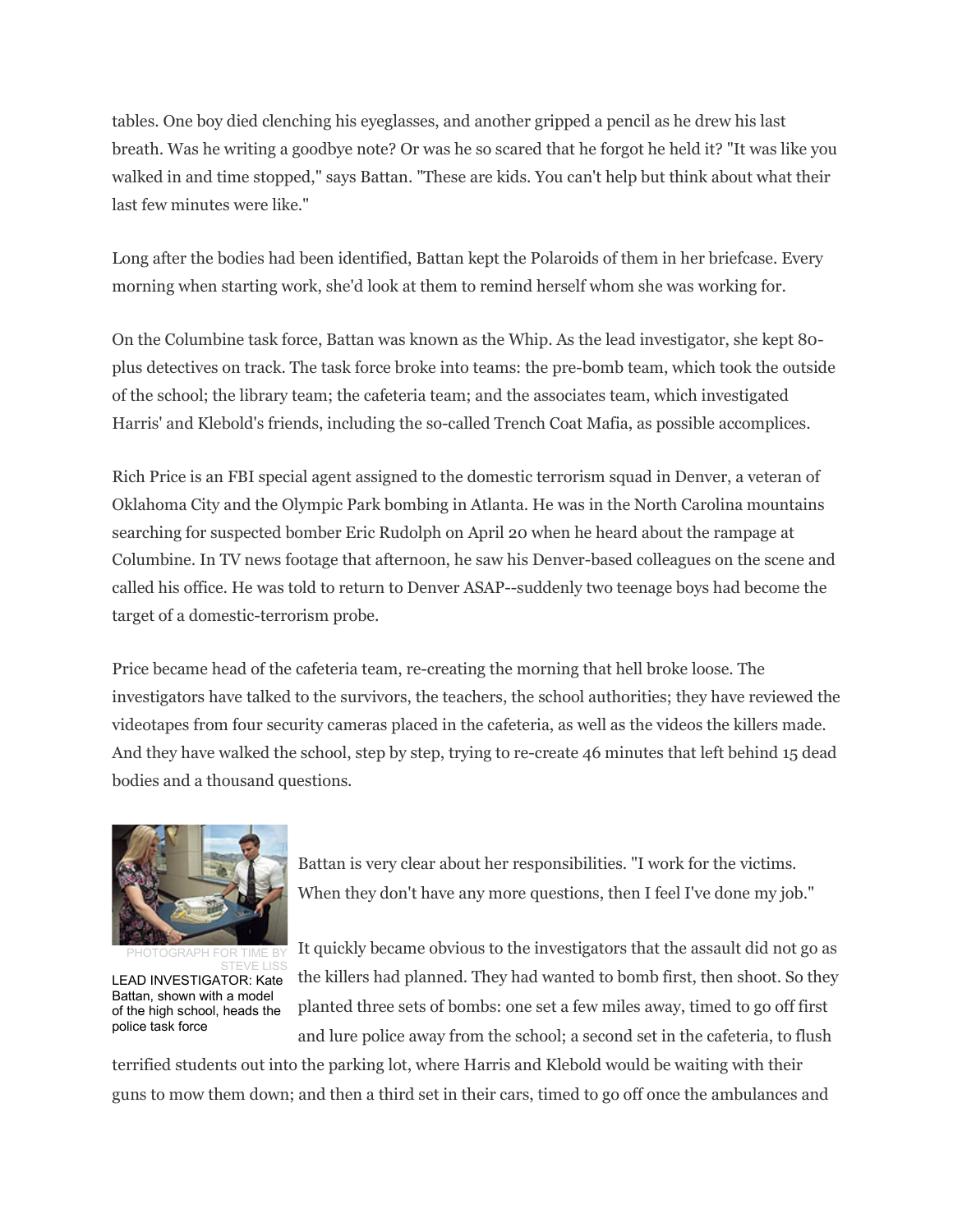rescue workers descended, to kill them as well. What actually happened instead was mainly an improvisation.

Just before 11 a.m. they hauled two duffel bags containing propane-tank bombs into the cafeteria. Then they returned to their cars, strapped on their weapons and ammunition, pulled on their black trench coats and settled in to wait.

Judgment Day, as they called it, was to begin at 11:17 a.m. But the bombs didn't go off. After two minutes, they walked toward the school and opened fire, shooting randomly and killing the first two of their 13 victims. And then they headed into the building.

Deputy Gardner was eating his lunch in his patrol car when a janitor called on the radio, saying a girl was down in the parking lot. Gardner drove toward her, heard gunshots and dived behind a Chevy Blazer, trading shots with Harris. "I've got to kill this kid," he kept telling himself. But he was terrified of shooting someone else by accident--and his training instructions directed that he concentrate on guarding the perimeter, so no one could escape.

Patti Nielson, a teacher, had seen Harris and Klebold coming and ran a few steps ahead of them into the library. One kid was doing his math homework on a calculator; another was filling out a college application; another was reading an article in PEOPLE about Brooke Shields' breakup with Andre Agassi. "Get down!" Nielson screamed. She dialed 911 and dropped the phone when the two gunmen came in. And so the police have a tape of everything that happened next.

The 911 dispatcher listening on the open phone line could hear Harris and Klebold laughing as their victims screamed. When Harris found Cassie Bernall, he leaned down. "Peekaboo," he said, and killed her. His shotgun kicked, stunning him and breaking his nose. Blood streamed down his face as he turned to see Brea Pasquale sitting on the floor because she couldn't fit under a table. "Do you want to die today?" he asked her. "No," she quivered. Just then Klebold called to him, which spared her life.

Why hadn't anyone stopped them yet? It was now 11:29; because of the open line, the 911 dispatcher knew for certain--for seven long minutes--that the gunmen were there in the library and were shooting fellow students. At that early stage, though, only about a dozen cops had arrived on the scene, and none of them had protective gear or heavy weapons. They could have charged in with their handguns, but their training, and orders from their commanders, told them to "secure the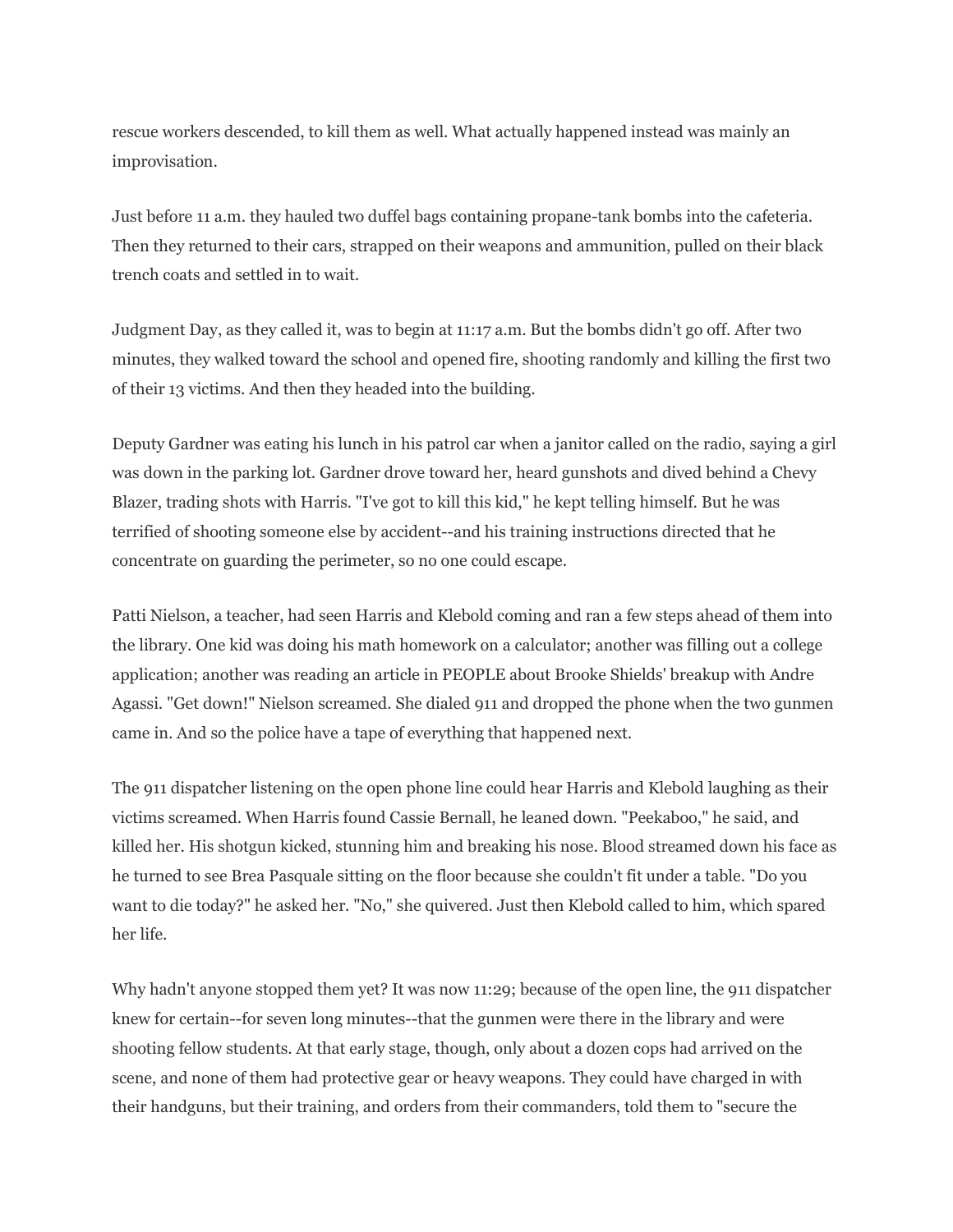perimeter" so the shooters couldn't escape and couldn't pursue the students who had fled. And by the time the trained SWAT units were pulling in, the killers were on the move again.

Leaving the library, Harris and Klebold walked down a flight of stairs to the cafeteria. It was empty, except for 450 book bags and the four students who hid beneath tables. All the killing and the yelling upstairs had made the shooters thirsty. Surveillance cameras recorded them as they drank from cups that fleeing kids had left on tables. Then they went back to work. They were frustrated that the bombs they had left, inside and outside, had not exploded, and they watched out the windows as the police and ambulances and SWAT teams descended on the school.

Most people watching the live television coverage that day saw them too, the nearly 800 police officers who would eventually mass outside the high school. The TV audience saw SWAT-team members who stood for hours outside, while, as far as everyone knew at the time, the gunmen were holding kids hostage inside. For the parents whose children were still trapped, there was no excuse for the wait. "When 500 officers go to a battle zone and not one comes away with a scratch, then something's wrong," charges Dale Todd, whose son Evan was wounded inside the school. "I expected dead officers, crippled officers, disfigured officers--not just children and teachers."

This criticism is "like a punch in the gut," says sheriff's captain Terry Manwaring, who was the SWAT commander that day. "We were prepared to die for those kids."

So why the delay in attacking the gunmen? Chaos played a big part. From the moment of the first report of gunshots at Columbine, SWAT-team members raced in from every direction, some without their equipment, some in jeans and T shirts, just trying to get there quickly. They had only two Plexiglas ballistic shields among them. As Manwaring dressed in his bulletproof gear, he says, he asked several kids to draw on notebook paper whatever they could remember of the layout of the sprawling, 250,000-sq.-ft. school. But the kids were so upset that they were not even sure which way was north.

Through most of the 46 minutes that Harris and Klebold were shooting up the school, police say they couldn't tell where the gunmen were, or how many of them there were. Students and teachers trapped in various parts of the school were flooding 911 dispatchers with calls reporting that the shooters were, simultaneously, inside the cafeteria, the library and the front office. They might have simply followed the sounds of gunfire--except, police say, fire alarms were ringing so loudly that they couldn't hear a gunshot 20 feet away.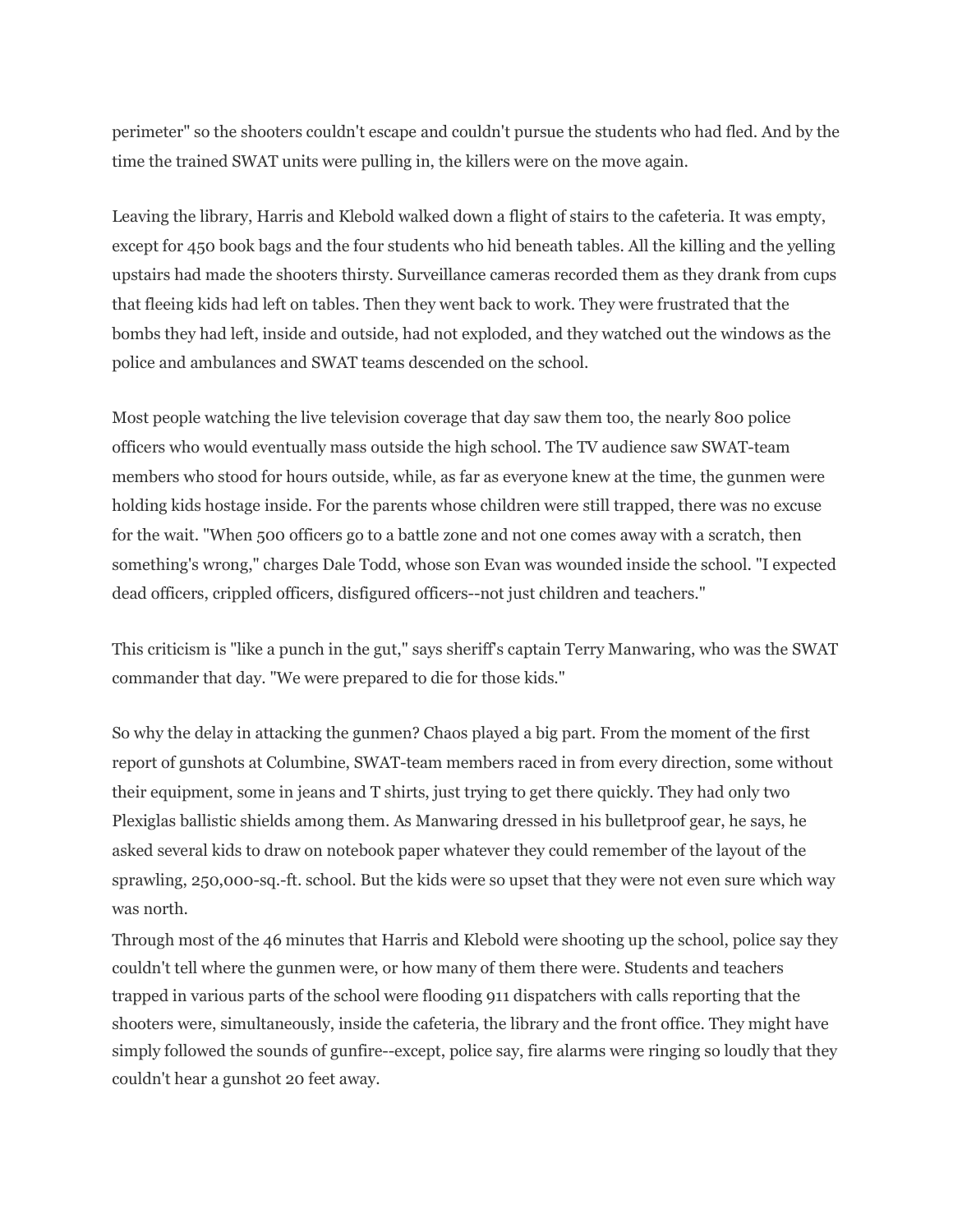So the officers treated the problem as a hostage situation, moving into the school through entrances far from the one where Harris and Klebold entered. The units painstakingly searched each hallway and closet and classroom and crawl space for gunmen, bombs and booby traps. "Every time we came around a corner," says Sergeant Allen Simmons, who led the first four SWAT officers inside, "we didn't know what was waiting for us." They created safe corridors to evacuate the students they found hiding in classrooms. And they moved very slowly and cautiously.

Evan Todd, 16, tells a different story. Wounded in the library, he waited until the killers moved on, and then he fled outside to safety. Evan, who is familiar with guns, says he immediately briefed a dozen police officers. "I described it all to them--the guns they were using, the ammo. I told them they could save lives [of the wounded still in the library if they moved in right away]. They told me to calm down and take my frustrations elsewhere."

At about noon Harris and Klebold returned to the library. All but two wounded kids and four teachers had managed to get out while they were gone. The gunmen fired a few more rounds out the window at cops and medics below. Then Klebold placed one final Molotov cocktail, made from a Frappuccino bottle, on a table. As it sizzled and smoked, Harris shot himself, falling to the floor. When Klebold fired seconds later, his Boston Red Sox cap landed on Harris' leg. They were dead by 12:05 p.m., when the sprinkler turned on, extinguishing what was supposed to be their last bomb.

But the police didn't know any of this. They were still searching, slowly, along corridors and in classrooms. They found two janitors hiding in the meat freezer. Students and teachers had barricaded themselves and refused to open doors, worried that the shooters might be posing as cops.

Upstairs in a science classroom, student Kevin Starkey called 911. Teacher Dave Sanders had been shot running in the upstairs hallway, trying to warn people; he was bleeding badly and needed help fast. But by this time the 911 lines were so flooded with calls that the phone company started disconnecting people--including Starkey. Finally the 911 dispatcher used his personal cell phone and kept a line open to the classroom so he could help guide police there.

Listening to another dispatcher in his earpiece, Sergeant Barry Williams, who was leading a second SWAT team inside, tried to track Sanders down--but he says no one could tell him where the science rooms were. Still, he and his team searched on, looking for a rag that kids said they had tied on the doorknob as a signal.

The team finally found Sanders in a room with 50 or 60 kids. A paramedic went to work, trying to stop the bleeding and get him out to an ambulance. But it had all taken too long. Though Harris and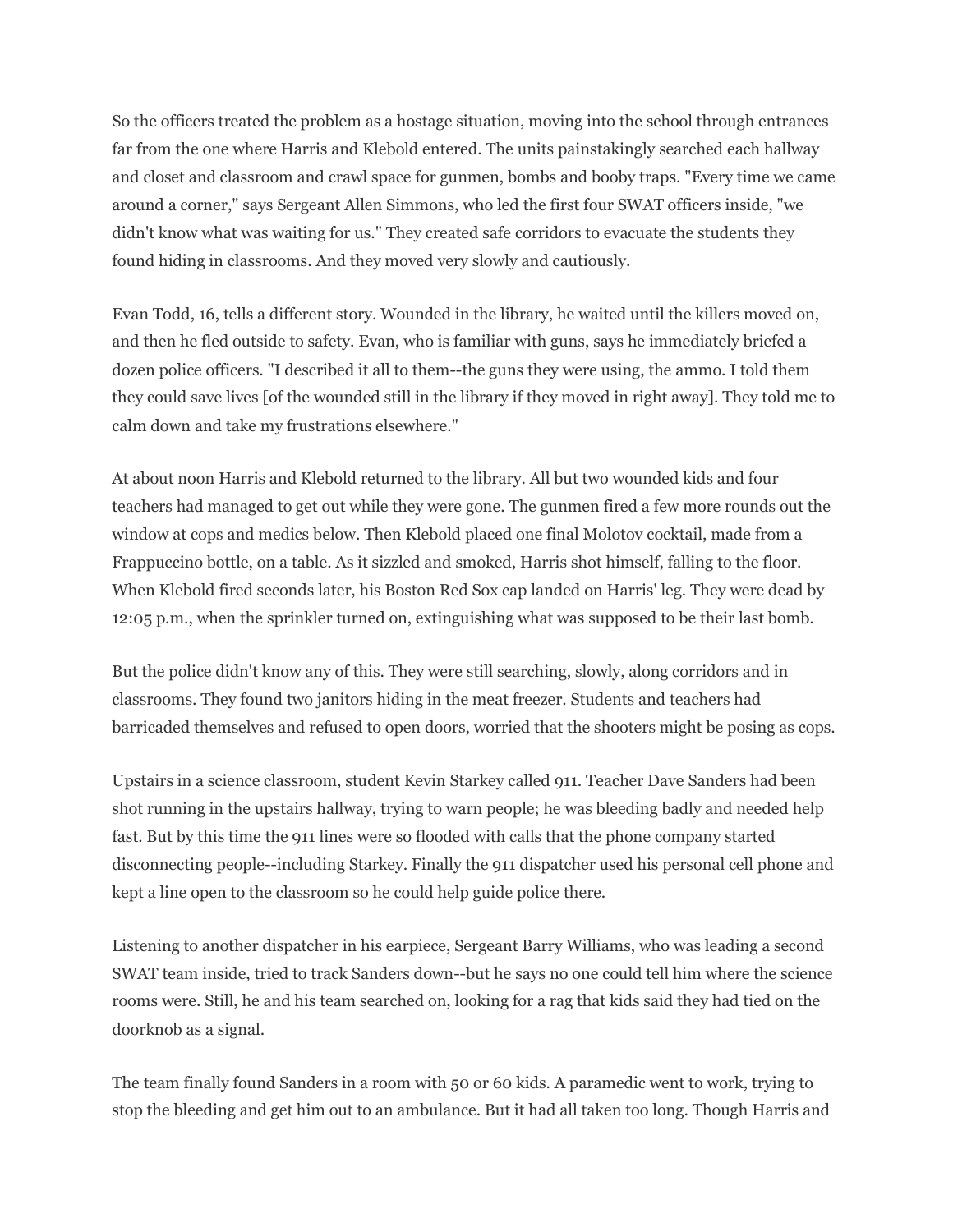Klebold had killed themselves three hours earlier, the SWAT team hadn't reached Sanders until close to 3 p.m.

Sanders' daughter Angela often talks to the students who tried to save her dad. "How many of those kids could have lived if they had moved more quickly?" she asks. "This is what I do every day. I sit and ponder, 'What if?'"

The SWAT team members wonder too. By the time they got to the library, they found that the assault on the school was all over. Scattered around the library was "a sea of bombs" that had not exploded. Trying not to kick anything, the SWAT team members looked for survivors. And then they found the killers, already dead. "We'll never know why they stopped when they did," says Battan.

Given how long the cops took and how much ammunition the killers had, the death toll could have been far worse. But some parents still think it didn't need to have been as high as it was. They pressed Colorado Governor Bill Owens, who has appointed a commission to review Columbine and possibly update SWAT tactics for assailants who are moving and shooting. "There may be times when you just walk through until you find the killers," Owens says. "This is the first time this has happened." The local lawmen "didn't know what they were dealing with."

## **The Parents**

Before the SWAT teams ever found the gunmen's bodies, investigators had already left to search the boys' homes: the kids who had managed to flee had told them whom they should be hunting.

When they knocked on each family's door, it was Mr. Harris and Mr. Klebold who answered. By then, news of the assault at Columbine was playing out live on TV. Mr. Harris' first reflex was to call his wife and tell her to come home. And he called his lawyer.

The Klebolds had not been told that their son was definitely involved. They knew his car had been found in the parking lot. They knew witnesses had identified him as a gunman. They knew he was friends with Harris. And they knew he still had not come home, though it was getting late. Mr. Klebold said they had to face the facts. But neither he nor his wife was ready to accept the ugly truth, and they couldn't believe it was happening. "This is real," Mr. Klebold kept saying, as if he had to convince himself. "He's involved."

Within 10 days, the Klebolds sat down with investigators and began to answer their questions. It would be months before the same interviews would take place with the Harrises, who were seeking immunity from prosecution. District Attorney David Thomas says he has not ruled out charges. But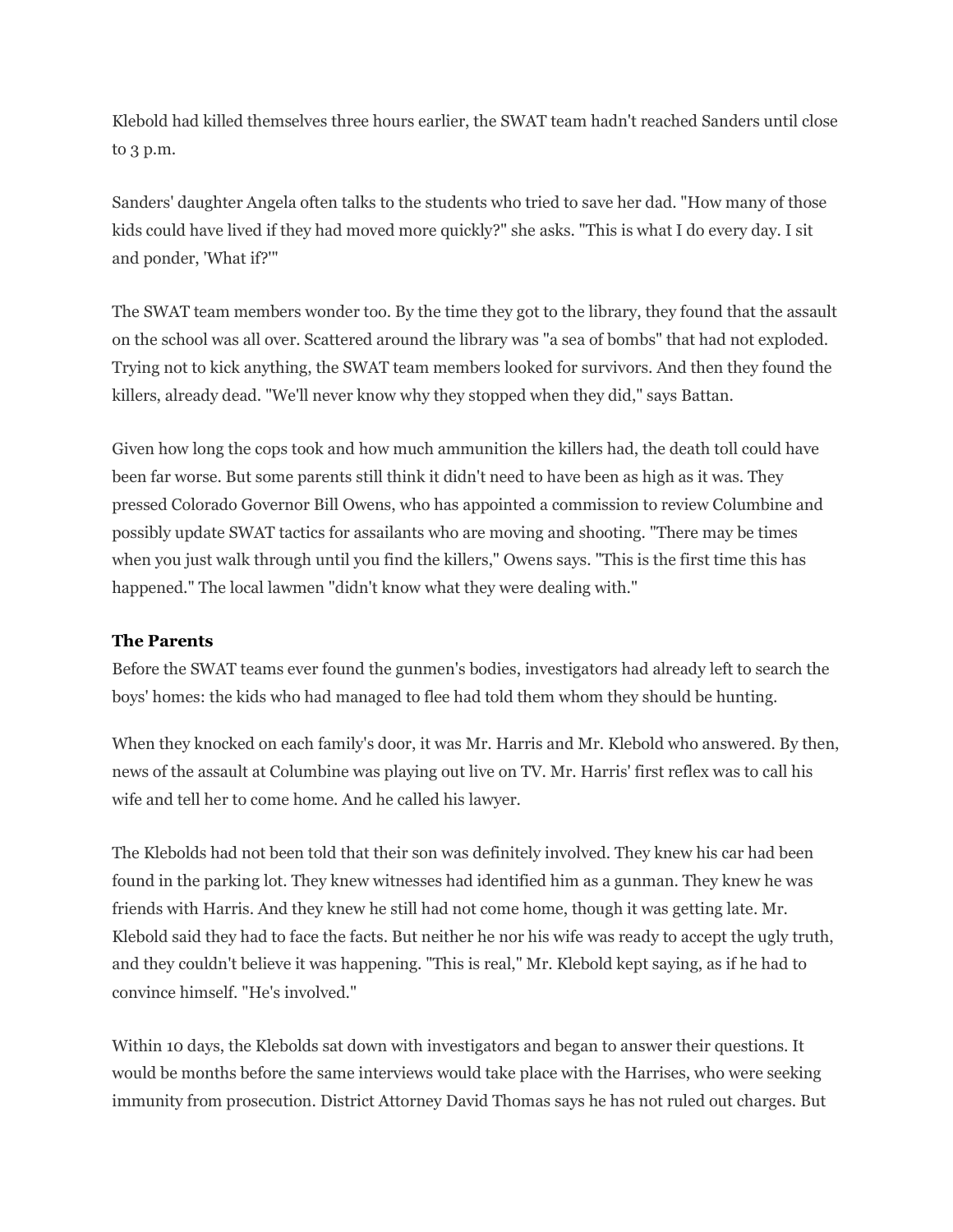at this point, he lacks sufficient evidence of any wrongdoing. And he is not sure whether charging the parents would do any good. "Could I really do anything to punish them anymore?"

Sheriff Stone questioned the Harrises himself. "You want to go after them. How could they not know?" says Stone. "Then you realize they are no different from the rest of us."

Still, of all the unresolved issues about who knew what, the most serious involves Mr. Harris. Investigators have heard from former Columbine student Nathan Dykeman that Mr. Harris may once have found a pipe bomb. Nathan claims Eric Harris told him that his dad took him out and they detonated it together. Nathan is a problematic witness, partly because he accepted money from tabloids after the massacre. His story also amounts to hearsay because it is based on something Harris supposedly said. Investigators have not been able to ask Mr. Harris about it either; the Harrises' lawyer put that kind of question off limits as a condition for their sitting down with investigators at all.

As for the Klebolds, Kate Battan and her sergeant, Randy West, were convinced after their interviews that the parents were fooled liked everyone else. "They were not absentee parents. They're normal people who seem to care for their children and were involved in their life," says Battan. They too have suffered a terrible loss, both of a child and of their trust in their instincts. On what would have been Klebold's 18th birthday recently, Susan Klebold baked him a cake. "They don't have victims' advocates to help them through this," Battan says. They do, however, have a band of devoted friends, and see one or more of them almost every day. In private, the Klebolds try to recall every interaction they had with the son they now realize they never knew: the talks, the car rides, the times they grounded him for something minor. "She wants to know all of it," a friend says of Mrs. Klebold.

Many of the victims' parents wish they could talk to the Klebolds and Harrises, parent to parent. Donna Taylor is caring for her son Mark, 16, who took six 9-mm rounds and spent 39 days in the hospital. She has tried to make contact. "We just want to know," she explains. "From Day One, I wanted to meet and talk with them. I mean, maybe they did watch their boys, and we're not hearing their story."

Throughout the videotapes, it seems as though the only people about whom the killers felt remorse were their parents. "It f\_\_\_ing sucks to do this to them," Harris says of his parents. "They're going to be put through hell once we do this." And then he speaks directly to them. "There's nothing you guys could've done to prevent this," he says.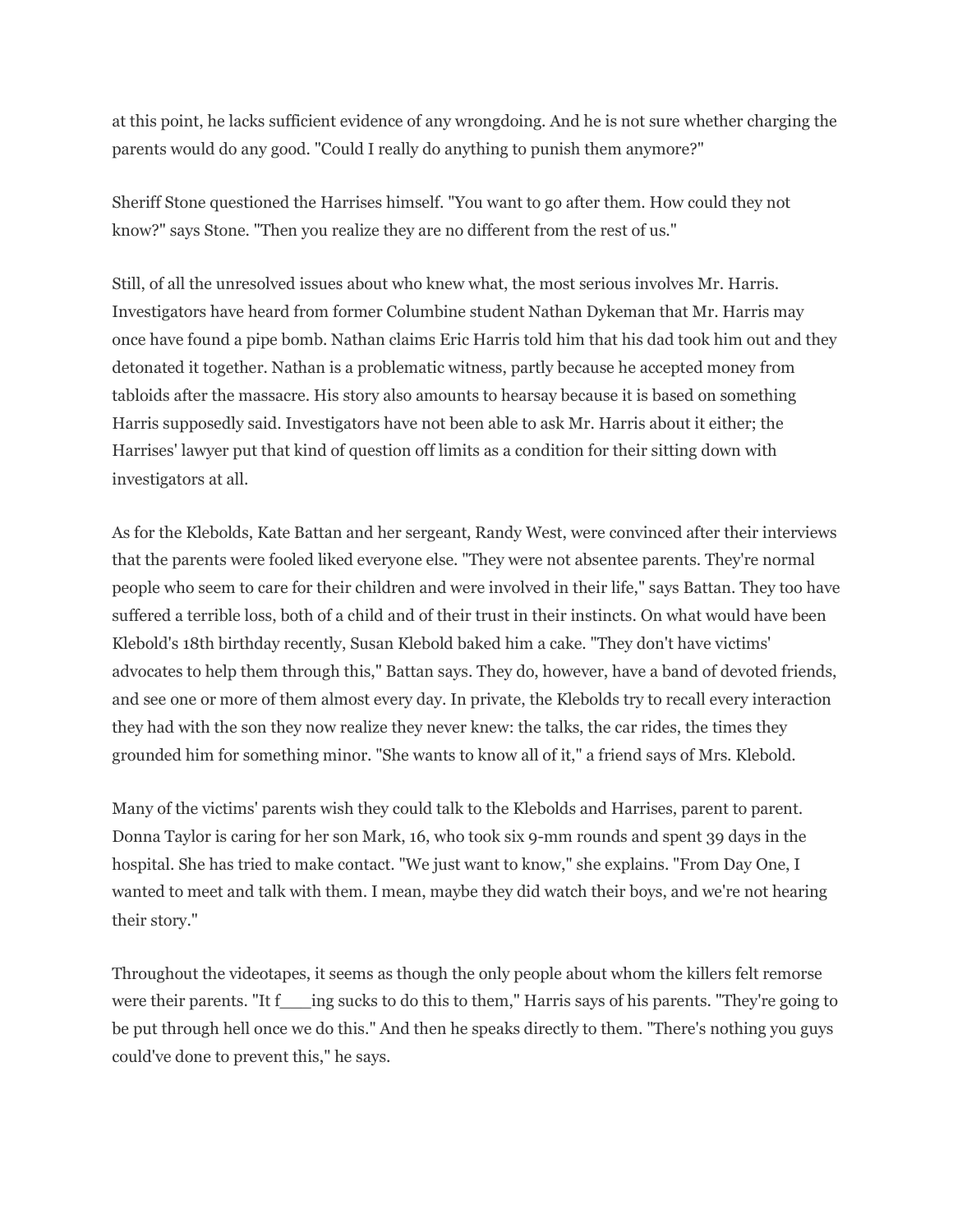Klebold tells his mom and dad they have been "great parents" who taught him "self-awareness, selfreliance...I always appreciated that." He adds, "I'm sorry I have so much rage."

At one point Harris gets very quiet. His parents have probably noticed that he's become distant, withdrawn lately--but it's been for their own good. "I don't want to spend any more time with them," he says. "I wish they were out of town so I didn't have to look at them and bond more."

Over the months, the police have kept the school apprised of the progress of their investigation: principal Frank DeAngelis has not seen the videotapes, but the evidence that the boys were motivated by many things has prompted some at the school to quietly claim vindication. The charge was that Columbine's social climate was somehow so rancid, the abuse by the school's athletes so relentless, that it drove these boys to murder. The police investigation provides the school with its best defense. "There is nowhere in any of the sheriff's or school's investigation of what happened that shows this was caused by jock culture," says county school spokesman Rick Kaufman. "Both Harris and Klebold dished out as much ribbing as they received. They wanted to become cult heroes. They wanted to make a statement."

That's an overstatement, and it begs the question of why the boys wanted to make such an obscene statement. But many students and faculty were horrified by the way their school was portrayed after the massacre and have tried for the past eight months to correct the record. "I have asked students on occasion," says DeAngelis, "'The things you've read in the paper--is that happening? Am I just naive?' And they've said, 'Mr. DeAngelis, we don't see it.'"

Maybe they saw the kids who flicked the ketchup packets or tossed the bottles at the trench-coat kids in the cafeteria. But things never got out of hand, they say. Evan Todd, the 255-lb. defensive lineman who was wounded in the library, describes the climate this way: "Columbine is a clean, good place except for those rejects," Todd says of Klebold and Harris and their friends. "Most kids didn't want them there. They were into witchcraft. They were into voodoo dolls. Sure, we teased them. But what do you expect with kids who come to school with weird hairdos and horns on their hats? It's not just jocks; the whole school's disgusted with them. They're a bunch of homos, grabbing each other's private parts. If you want to get rid of someone, usually you tease 'em. So the whole school would call them homos, and when they did something sick, we'd tell them, 'You're sick and that's wrong.'"

Others agree that the whole social-cruelty angle was overblown--just like the notion that the Trench Coat Mafia was some kind of gang, which it never was. Steven Meier, an English teacher and adviser to the school newspaper, says, "I think these kids wanted to do something that they could be famous